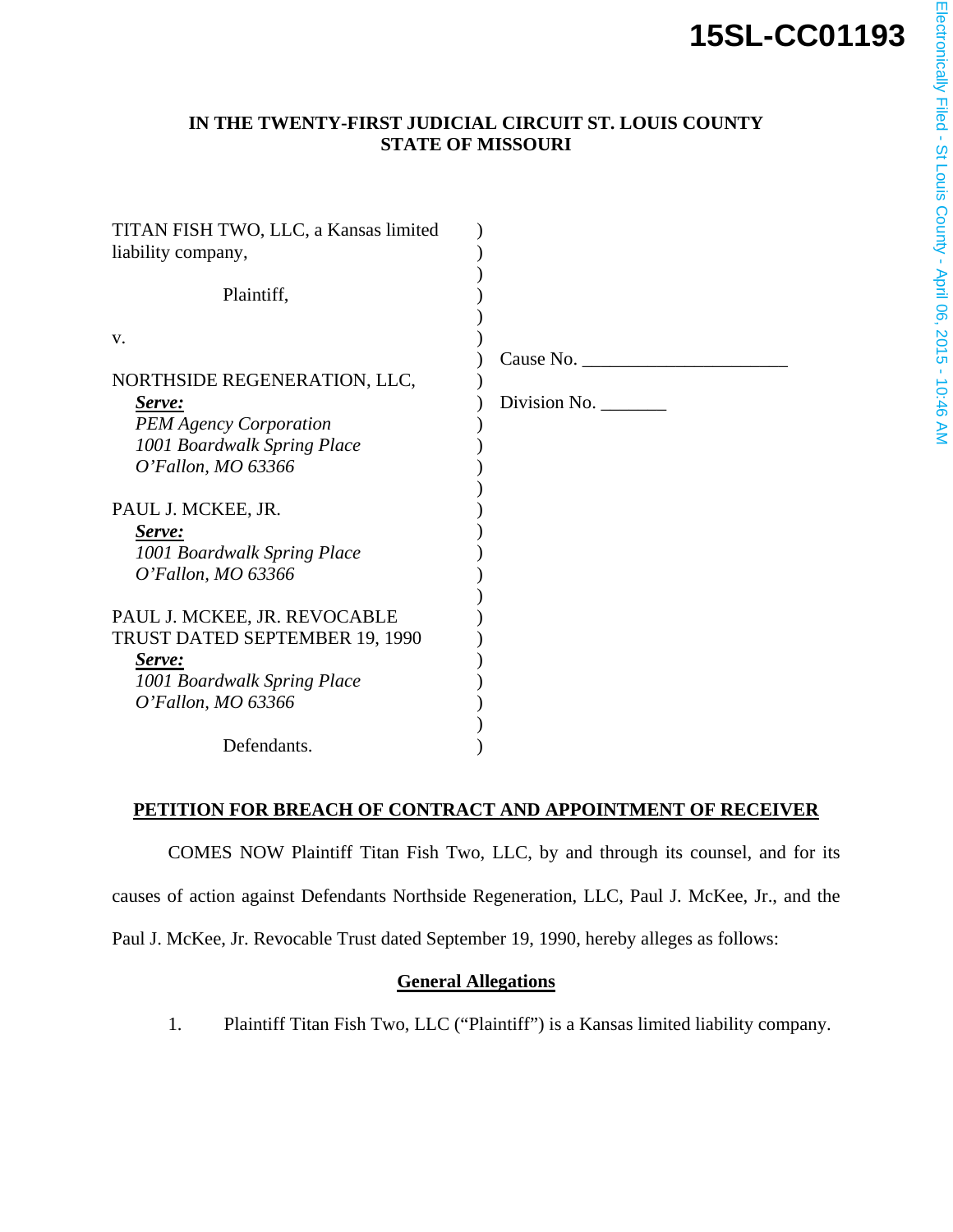2. Defendant Northside Regeneration, LLC ("Northside") is a Missouri limited liability company in good standing. It may be served with process at the address set forth in the caption above.

3. Defendant Paul J. McKee, Jr., individually ("McKee") and in his capacity as Trustee of the Paul J. McKee Revocable Trust dated September 19, 1990 (the "McKee Trust", and collectively with McKee, the "Guarantors") is an individual residing at 12 Dunlora Lane, St. Louis County, Missouri He may be served with process at the address set forth in the caption above.

4. This Court has personal jurisdictional over the Defendants.

5. Pursuant to RSMo. § 508.010.2(2), venue is appropriate in St. Louis County, Missouri.

6. On or about October 25, 2007, Blairmont Associates Limited Company, a Missouri limited liability company ("BlairMont"), executed a Promissory Note in the original principal amount of \$3,000,000.00 (the "BlairMont Note"), payable to the order of Corn Belt Bank and Trust Company ("Corn Belt"), evidencing a loan made by Corn Belt to BlairMont in the amount of \$3,000,000.00. A true and correct copy of the BlairMont Note is attached hereto as **Exhibit A**, and is incorporated herein by reference.

7. The BlairMont Note is secured by, among other items, a certain Deed of Trust and Security Agreement (the "Blairmont Deed of Trust") dated October 25, 2007 and recorded on October 25, 2007 in the Office of the Recorder of Deeds for the City of St. Louis (the "Recorder's Office") in Book 10262007, Page 0193, encumbering certain real and personal property owned by Blairmont more particularly described in the Deed of Trust. A true and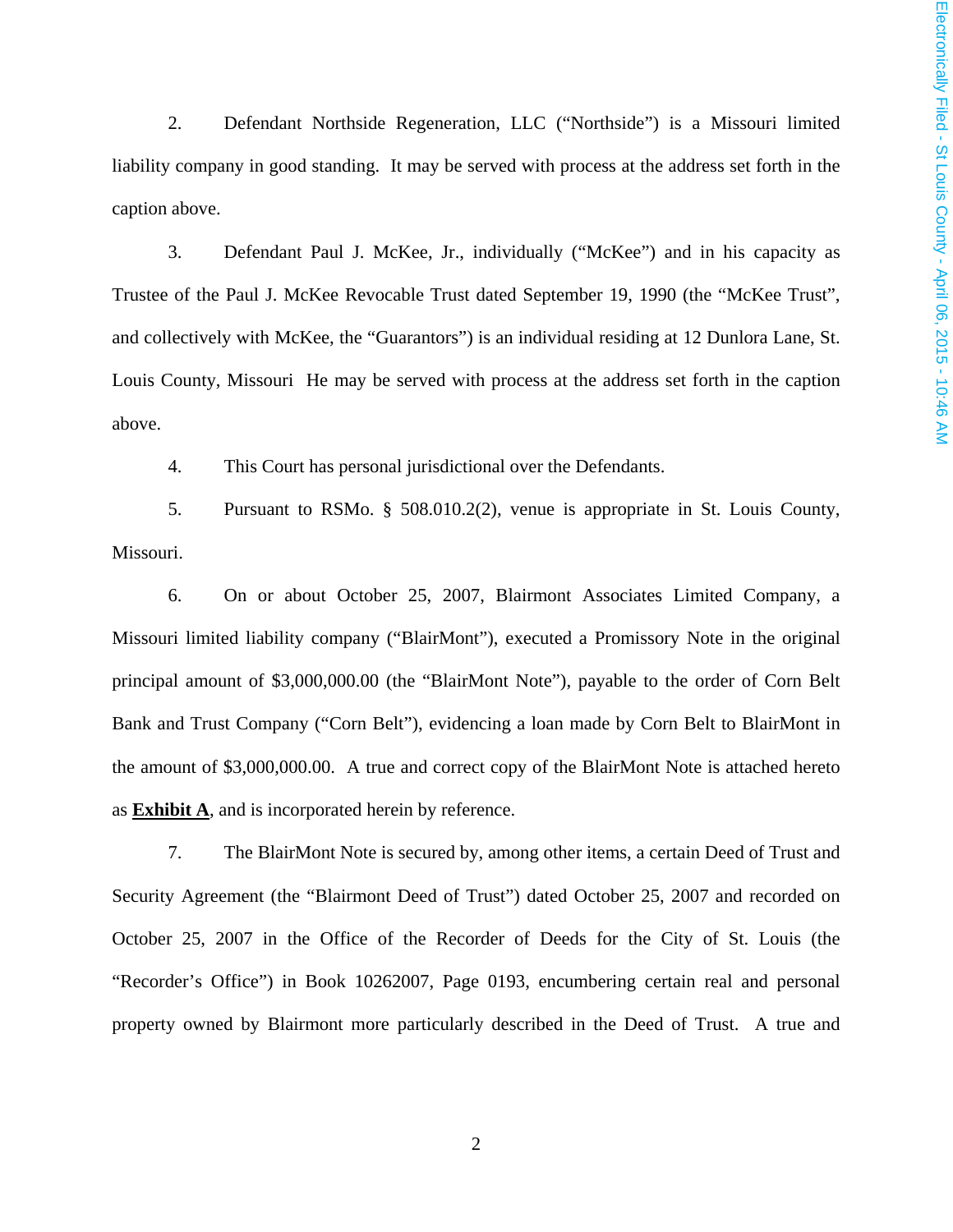correct copy of the BlairMont Deed of Trust is attached hereto as **Exhibit B**, and is incorporated herein by reference.

8. To induce Corn Belt to make the BlairMont Loan, Guarantors each executed that certain Limited Continuing Unconditional Guaranty, dated as of October 25, 2007, whereby Guarantors jointly and severally, unconditionally and absolutely guaranteed to Corn Belt the full and prompt payment of up to thirty-five percent (35%) of all BlairMont's obligations to Corn Belt pursuant to the BlairMont Note, as more particularly described therein (the "BlairMont Guaranty"). A true and correct copy of the BlairMont Guaranty is attached hereto as **Exhibit C**, and is incorporated herein by reference.

9. On or about October 25, 2007, N & G Ventures, L.C., a Missouri limited liability company ("N&G"), executed a Promissory Note in the original principal amount of \$3,000,000.00 (the "N&G Note"), payable to the order of Corn Belt, evidencing a loan made by Corn Belt to N&G in the amount of \$3,000,000.00. A true and correct copy of the N&G Note is attached hereto as **Exhibit D**, and is incorporated herein by reference.

10. The N&G Note is secured by, among other items, a certain Deed of Trust and Security Agreement (the "N&G Deed of Trust") dated October 25, 2007 and recorded on October 25, 2007 in the Recorder's Office in Book 10262007, Page 0192, encumbering certain real and personal property owned by N&G more particularly described in the Deed of Trust. A true and correct copy of the N&G Deed of Trust is attached hereto as **Exhibit E**, and is incorporated herein by reference.

11. To induce Corn Belt to make the N&G Loan, Guarantors each executed that certain Limited Continuing Unconditional Guaranty, dated as of October 25, 2007, whereby Guarantors jointly and severally, unconditionally and absolutely guaranteed to Corn Belt the full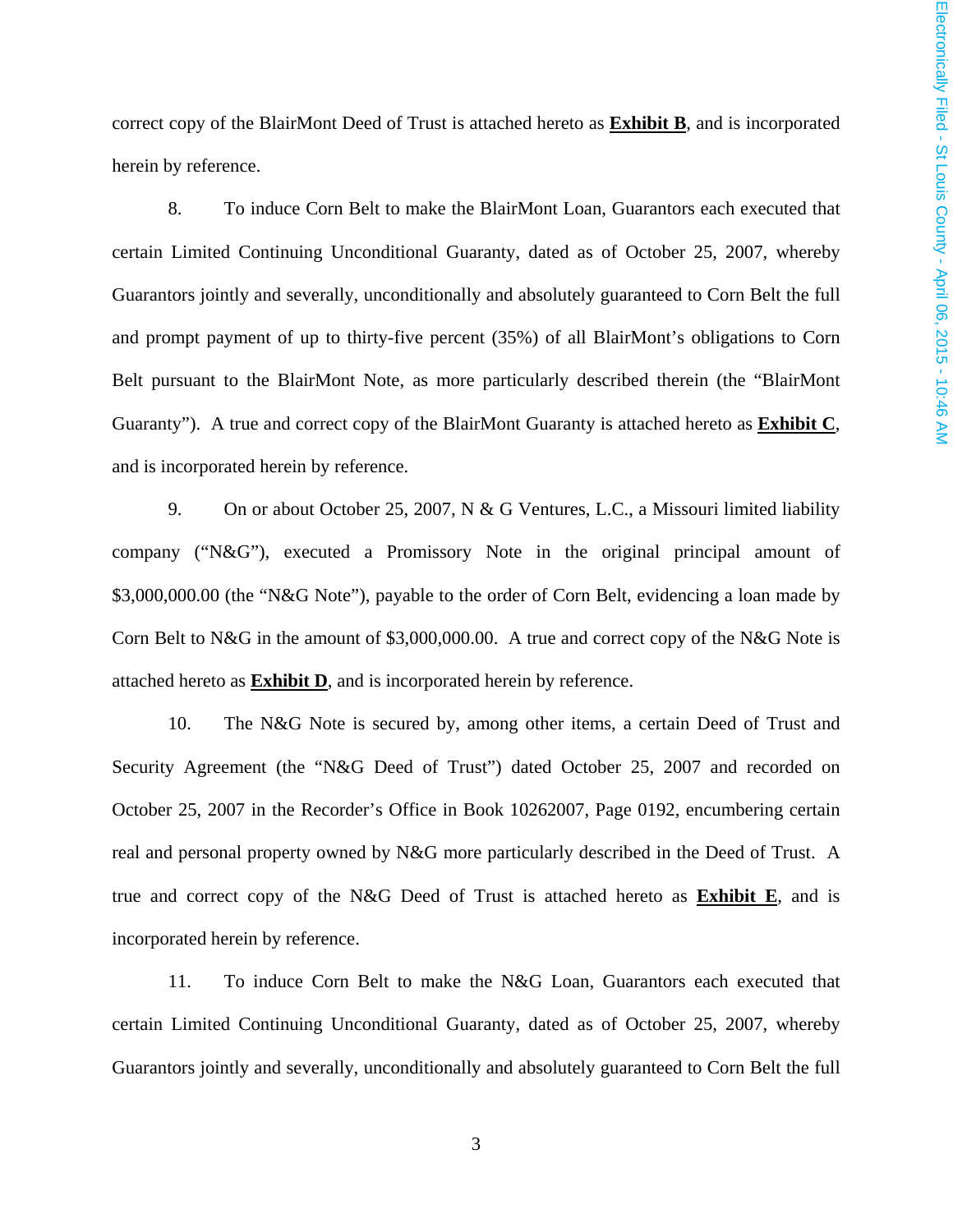and prompt payment of up to thirty-five percent (35%) of all N&G's obligations to Corn Belt pursuant to the N&G Note, as more particularly described therein (the "N&G Guaranty"). A true and correct copy of the N&G Guaranty is attached hereto as **Exhibit F**, and is incorporated herein by reference.

12. On or about October 25, 2007, Noble Development Company, L.L.C., a Missouri limited liability company ("Noble"), executed a Promissory Note in the original principal amount of \$3,000,000.00 (the "Noble Note"), payable to the order of Corn Belt, evidencing a loan made by Corn Belt to Noble in the amount of \$3,000,000.00. A true and correct copy of the Noble Note is attached hereto as **Exhibit G**, and is incorporated herein by reference.

13. The Noble Note is secured by, among other items, a certain Deed of Trust and Security Agreement (the "Noble Deed of Trust") dated October 25, 2007 and recorded on October 25, 2007 in the Recorder's Office in Book 10262007, Page 0191, encumbering certain real and personal property owned by Noble more particularly described in the Deed of Trust. A true and correct copy of the Noble Deed of Trust is attached hereto as **Exhibit H**, and is incorporated herein by reference.

14. To induce Corn Belt to make the Noble Loan, Guarantors each executed that certain Limited Continuing Unconditional Guaranty, dated as of October 25, 2007, whereby Guarantors jointly and severally, unconditionally and absolutely guaranteed to Corn Belt the full and prompt payment of up to thirty-five percent (35%) of all Noble's obligations to Corn Belt pursuant to the Noble Note, as more particularly described therein (the "Noble Guaranty"). A true and correct copy of the Noble Guaranty is attached hereto as **Exhibit I**, and is incorporated herein by reference.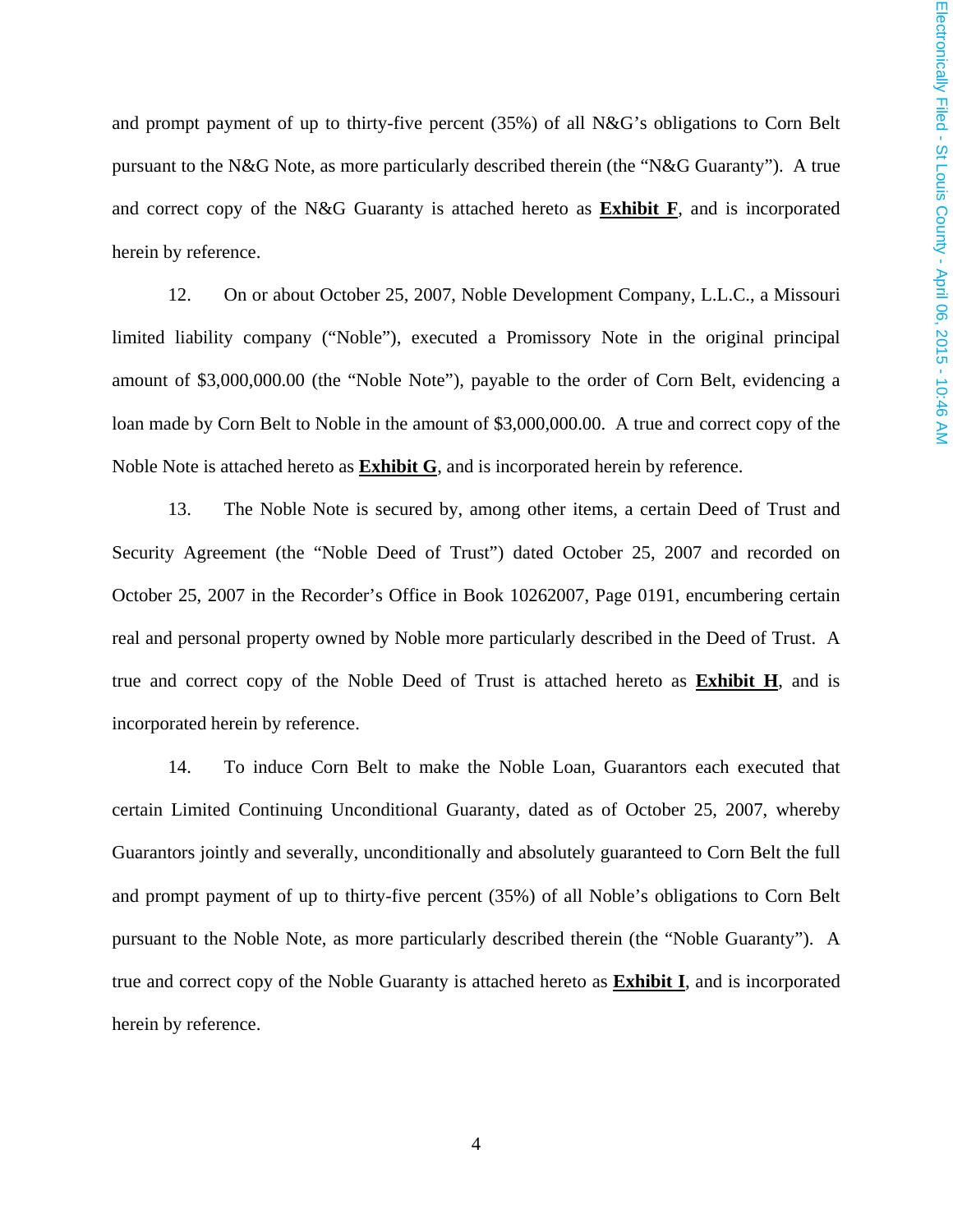15. On or about October 25, 2007, VHS Partners, LLC, a Missouri limited liability company ("VHS"), executed a Promissory Note in the original principal amount of \$3,000,000.00 (the "VHS Note"), payable to the order of Corn Belt, evidencing a loan made by Corn Belt to VHS in the amount of \$3,000,000.00. A true and correct copy of the VHS Note is attached hereto as **Exhibit J**, and is incorporated herein by reference.

16. The VHS Note is secured by, among other items, a certain Deed of Trust and Security Agreement (the "VHS Deed of Trust") dated October 25, 2007 and recorded on October 25, 2007 in the Office of the Recorder of Deeds for the City of St. Louis (the "Recorder's Office") in Book 10262007, Page 0190, encumbering certain real and personal property owned by VHS more particularly described in the Deed of Trust. A true and correct copy of the VHS Deed of Trust is attached hereto as **Exhibit K**, and is incorporated herein by reference.

17. To induce Corn Belt to make the VHS Loan, Guarantors each executed that certain Limited Continuing Unconditional Guaranty, dated as of October 25, 2007, whereby Guarantors jointly and severally, unconditionally and absolutely guaranteed to Corn Belt the full and prompt payment of up to thirty-five percent (35%) of all VHS's obligations to Corn Belt pursuant to the VHS Note, as more particularly described therein (the "VHS Guaranty"). A true and correct copy of the VHS Guaranty is attached hereto as **Exhibit L**, and is incorporated herein by reference.

18. On February 13, 2009, Corn Belt was closed by the Illinois Department of Financial and Professional Regulation, Division of Banking, and the Federal Deposit Insurance Corporation (the "FDIC") was named as receiver for Corn Belt.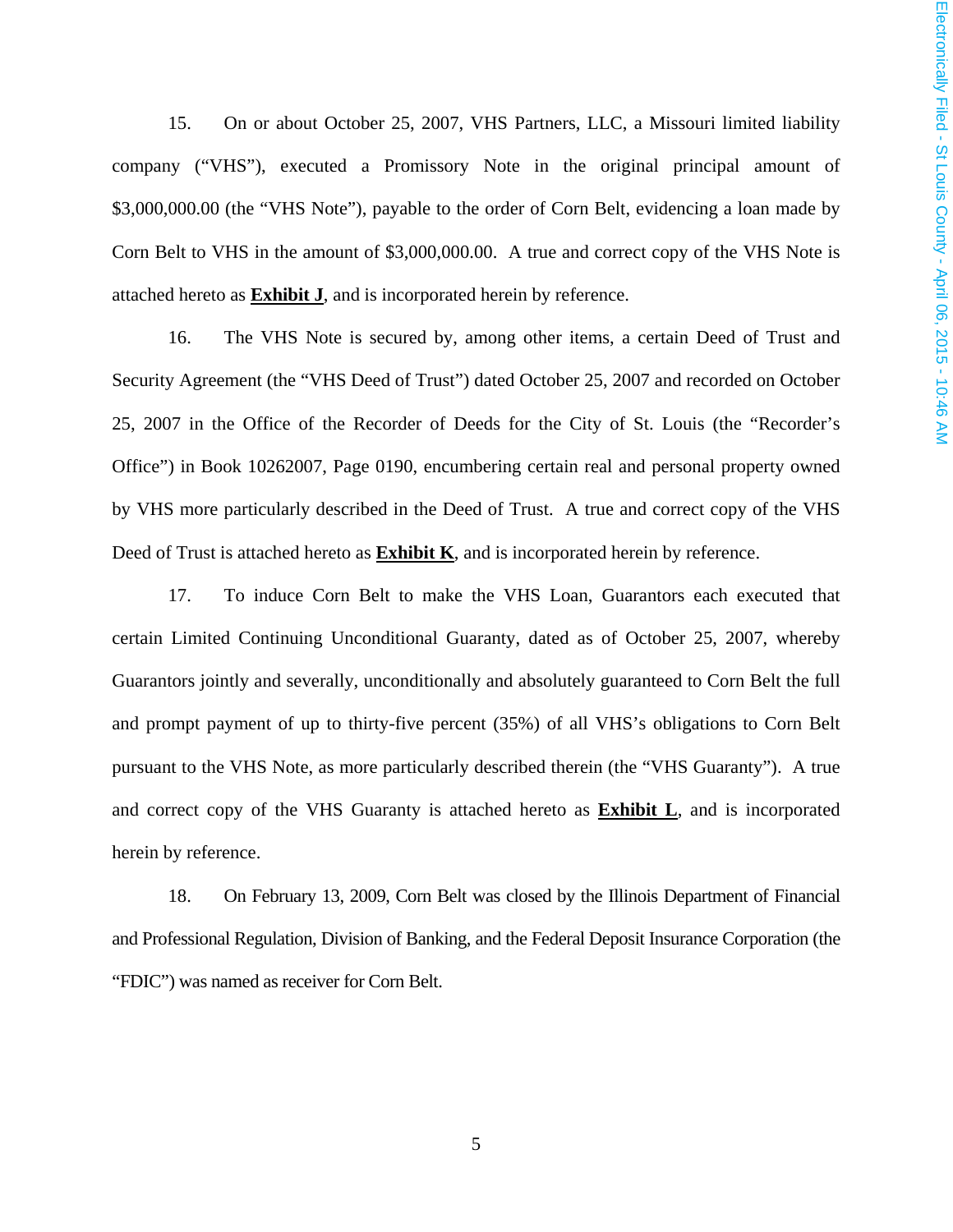19. On or about December 14, 2009, BlairMont, N&G, Noble, VHS and various other entities merged into Defendant Northside, leaving Defendant Northside as the surviving limited liability company.

20. The BlairMont Note, N&G Note, Noble Note and VHS Note are collectively referred to herein as the "Notes"; the BlairMont Deed of Trust, N&G Deed of Trust, Noble Deed of Trust and VHS Deed of Trust are collectively referred to herein as the "Deeds of Trust"; the BlairMont Guaranty, N&G Guaranty, Noble Guaranty and VHS Guaranty are collectively referred to herein as the "Guaranties"; and the real and personal property secured by the Deeds of Trust is collectively referred to as the "Collateral".

21. The Notes each matured on October 15, 2009, without payment of the entire outstanding balance thereof being made by Northside in accordance with the terms of the Notes.

22. On or about March 1, 2010 and effective February 9, 2010, the Federal Deposit Insurance Corporation ("FDIC"), as Receiver for Corn Belt, assigned to Multibank 2009-1 RES-ADC Venture LLC ("Multibank"), all of the rights, title and interest in and to the Notes, Deeds of Trust, Guaranties, and other documents executed in connection with the loans. Such assignments were evidenced by certain Omnibus Assignments and Allonges (except an Allonge for the Noble Note, for which a Lost Note Affidavit was provided) dated as of February 9, 2010 (the "Multibank Assignment Documents"). True and correct copies of the Multibank Assignment Documents are attached hereto as **Exhibit M** and are incorporated herein by reference.

23. On or about November 16, 2010, Multibank, Northside, McKee, McKee Trust, and other affiliates of Defendants (collectively, the "Obligors") entered into that certain Forbearance Agreement (the "Forbearance Agreement"), pursuant to which Multibank agreed to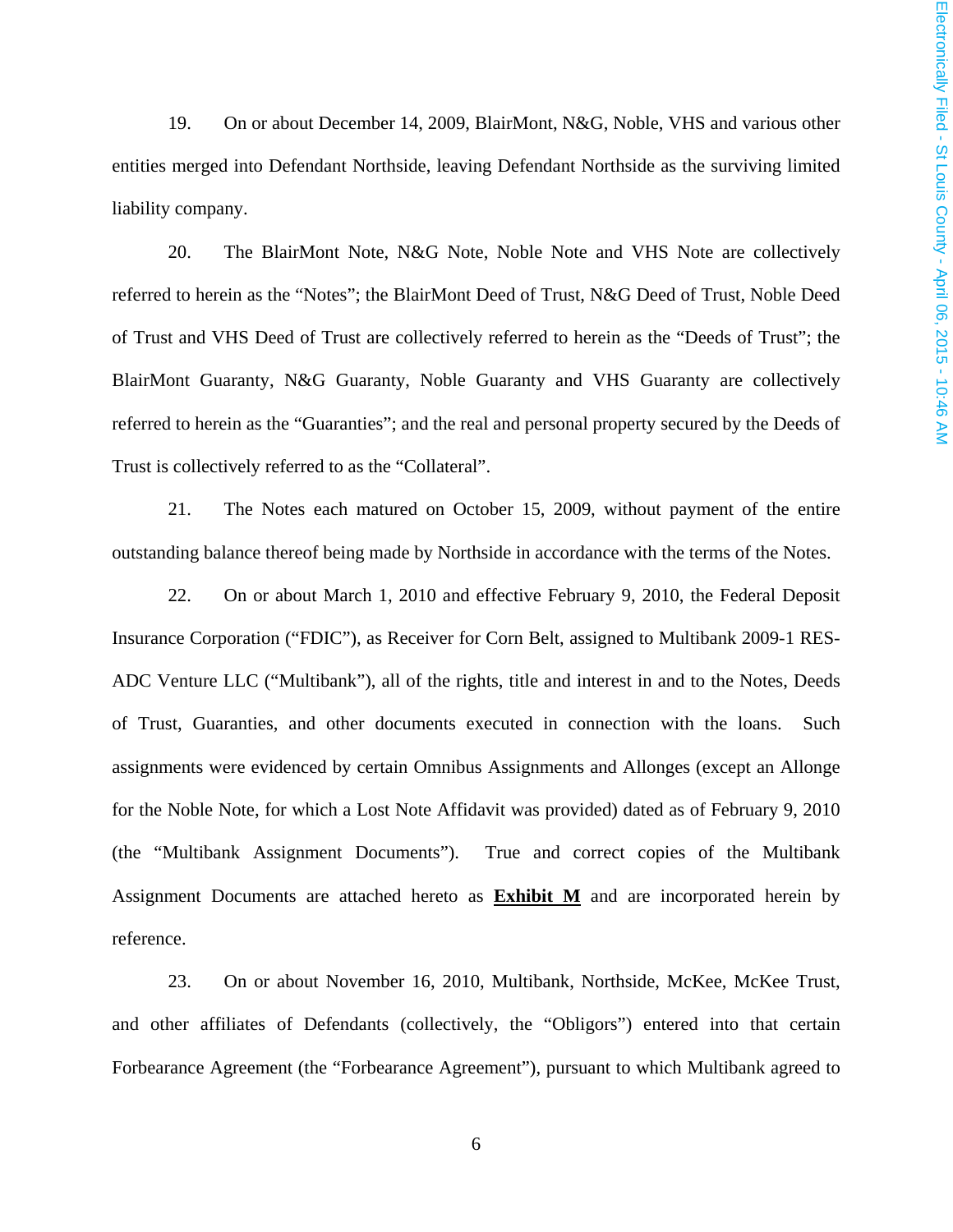refrain from exercising any of its rights and remedies to collect sums due and owing under the Notes (i) unless an Event of Default occurred under the Forbearance Agreement, and (ii) except as otherwise provided in the Forbearance Agreement. A true and correct copy of the Forbearance Agreement is attached hereto as **Exhibit N** and is incorporated herein by reference.

24. Northside, McKee, the McKee Trust and the other Obligors failed to satisfy the Settlement Obligations (as such terms are defined in the Forbearance Agreement). Specifically, Obligors failed to make (1) the First Phase II Payment as and when required by Section 4.5(b) of the Forbearance Agreement, and (2) the annual Phase I Paid Interest payment as and when required by Section 4.5(b) of the Forbearance Agreement.

25. On November 19, 2012, Multibank notified Obligors of the foregoing defaults by sending a Notice of Delinquency and Opportunity to Cure under Forbearance Agreement (the "Default Notice") in accordance with Section 5.1 of the Forbearance Agreement. A true and correct copy of the Default Notice is attached hereto as **Exhibit O** and is incorporated herein by reference.

26. Obligors failed to cure such defaults within fifteen (15) days following their receipt of the Default Notice, as required under the Forbearance Agreement. Such failure constitutes an Event of Default under Section 5.1 of the Forbearance Agreement.

27. Upon an event of default, the Forbearance Agreement provides the holder of the Notes and Security Agreement with the right to declare the termination of the Forbearance Period (as that term is defined therein) and to proceed to enforce its rights under the Notes, Guaranties and Deeds of Trust without further notice to the Obligors.

28. On or about March 9, 2015, Multibank assigned to Plaintiff all of the rights, title, and interest in and to the Notes, Deeds of Trust, Guaranties and all other documents executed in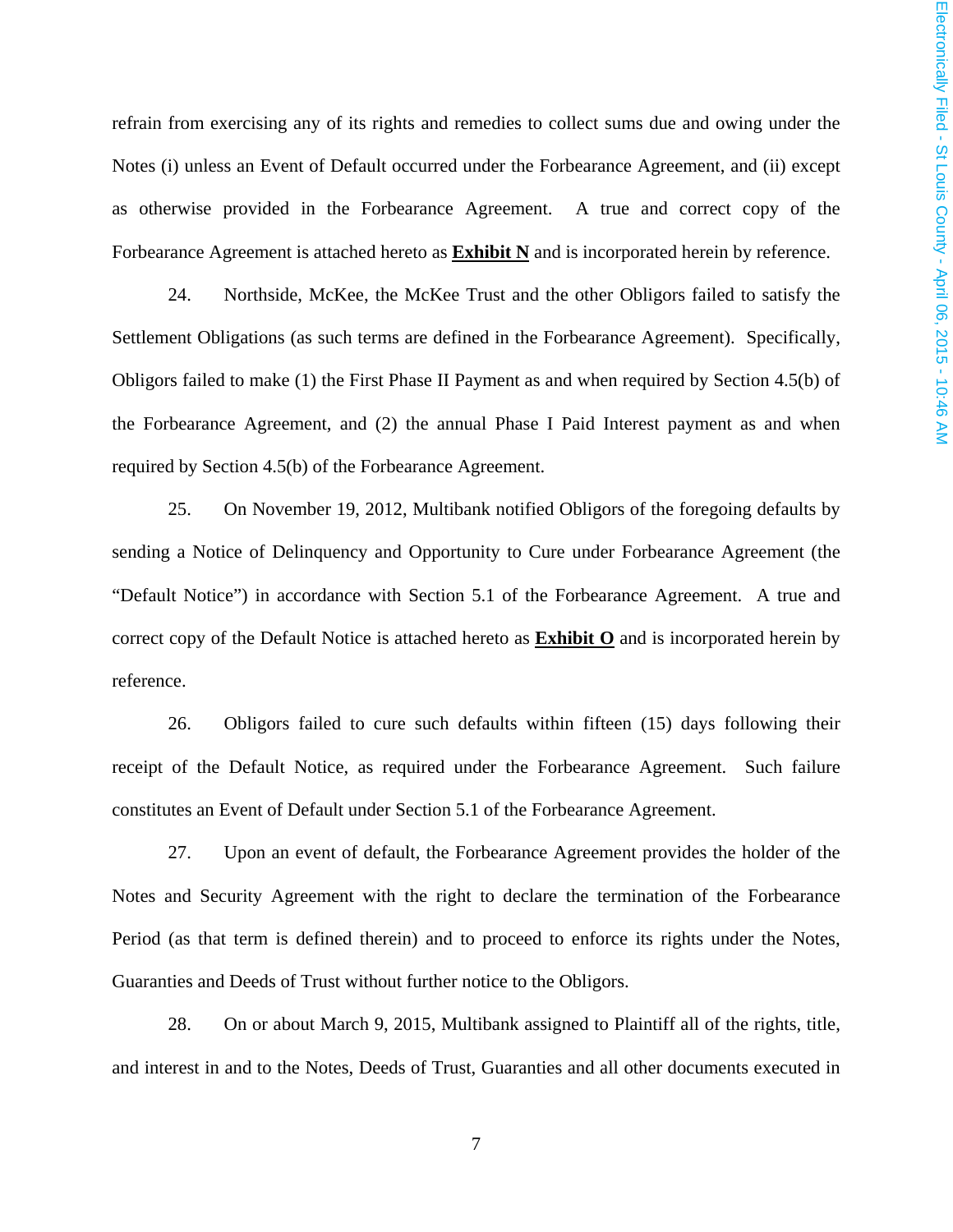connection with the loans. Such assignments were evidenced by certain Omnibus Assignments and Allonges (except an Allonge for the Noble Note, for which a Lost Note Affidavit was provided) dated as of March 9, 2015 and March 20, 2015, as applicable (the "Plaintiff Assignment Documents"). True and correct copies of the Plaintiff Assignment Documents are attached hereto as **Exhibit P** and are incorporated herein by reference.

29. Plaintiff is the current owner and holder of the Notes, Deeds of Trust and Guaranties, is in possession of the original Notes (executed by each of the respective entities which have been merged into Northside), and is the party entitled to enforce the terms of the Notes, Deeds of Trust and Guaranties. Plaintiff has declared the Forbearance Period terminated, and seeks to enforce its rights under the Notes, Deeds of Trust and Guaranties.

#### **Count I – Breach of the Notes**

30. Plaintiff incorporates and realleges the foregoing paragraphs as if fully set forth herein.

31. Plaintiff has complied with each and every term of the Notes and Forbearance Agreement, and all conditions precedent to bringing this action have been satisfied.

32. Northside has defaulted on its payment obligations under each of the Notes and Forbearance Agreement, and is obligated to immediately pay Plaintiff the outstanding indebtedness due under the Notes.

33. Demand has been made upon Defendant Northside for all amounts due and owing under the Notes, but Northside has refused to honor its payment obligations under the Notes.

34. As of April 3, 2015, there remains due and owing on the BlairMont Note the principal sum of \$3,000,000.00, accrued interest of \$1,401,138.78, other charges due under the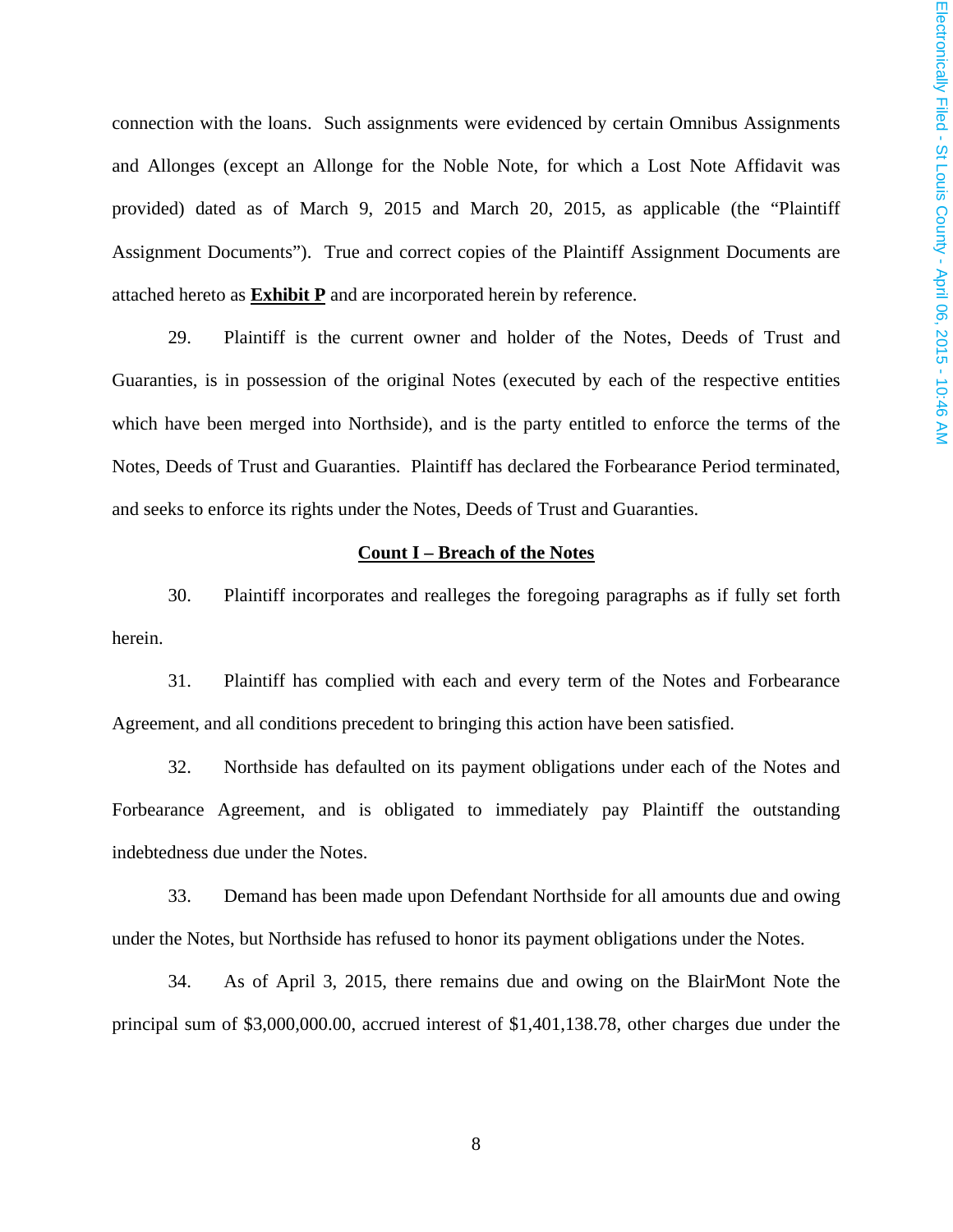BlairMont Note totaling \$15,547.02, and interest accruing at the per diem rate of \$760.27 for each day after April 3, 2015 that payment is not received.

35. As of April 3, 2015, there remains due and owing on the N&G Note the principal sum of \$3,000,000.00, accrued interest of \$1,401,138.78, other charges due under the N&G Note totaling \$15,465.40, and interest accruing at the per diem rate of \$760.27 for each day after April 3, 2015 that payment is not received.

36. As of April 3, 2015, there remains due and owing on the Noble Note the principal sum of \$3,000,000.00, accrued interest of \$1,401,138.78, other charges due under the Noble Note totaling \$15,547.05, and interest accruing at the per diem rate of \$760.27 for each day after April 3, 2015 that payment is not received.

37. As of April 3, 2015, there remains due and owing on the VHS Note the principal sum of \$3,000,000.00, accrued interest of \$1,401,138.78, other charges due under the VHS Note totaling \$15,556.55, and interest accruing at the per diem rate of \$760.27 for each day after April 3, 2015 that payment is not received.

38. Under the terms of the Notes, Plaintiff is entitled to recover its expenses and costs of collection, including reasonable attorneys' fees.

**WHEREFORE**, Plaintiff Titan Fish Two, LLC prays for judgment against Defendant Northside Regeneration, LLC, for the principal sum of \$12,000,000.00; accrued interest under the Notes totaling \$5,604,555.12 in the aggregate; other charges due under the Notes totaling \$62,116.04; interest accruing at the per diem rate of \$3,041.08 for each day after April 3, 2015 that payment is not received; post-judgment interest at the contract rate specified in each of the Notes equal to (i) the Prime Rate (as published in the Wall Street Journal), plus 1.00%, plus (ii) the default rate margin of 5.00%, resulting in a current contract rate of interest of 9.25%; its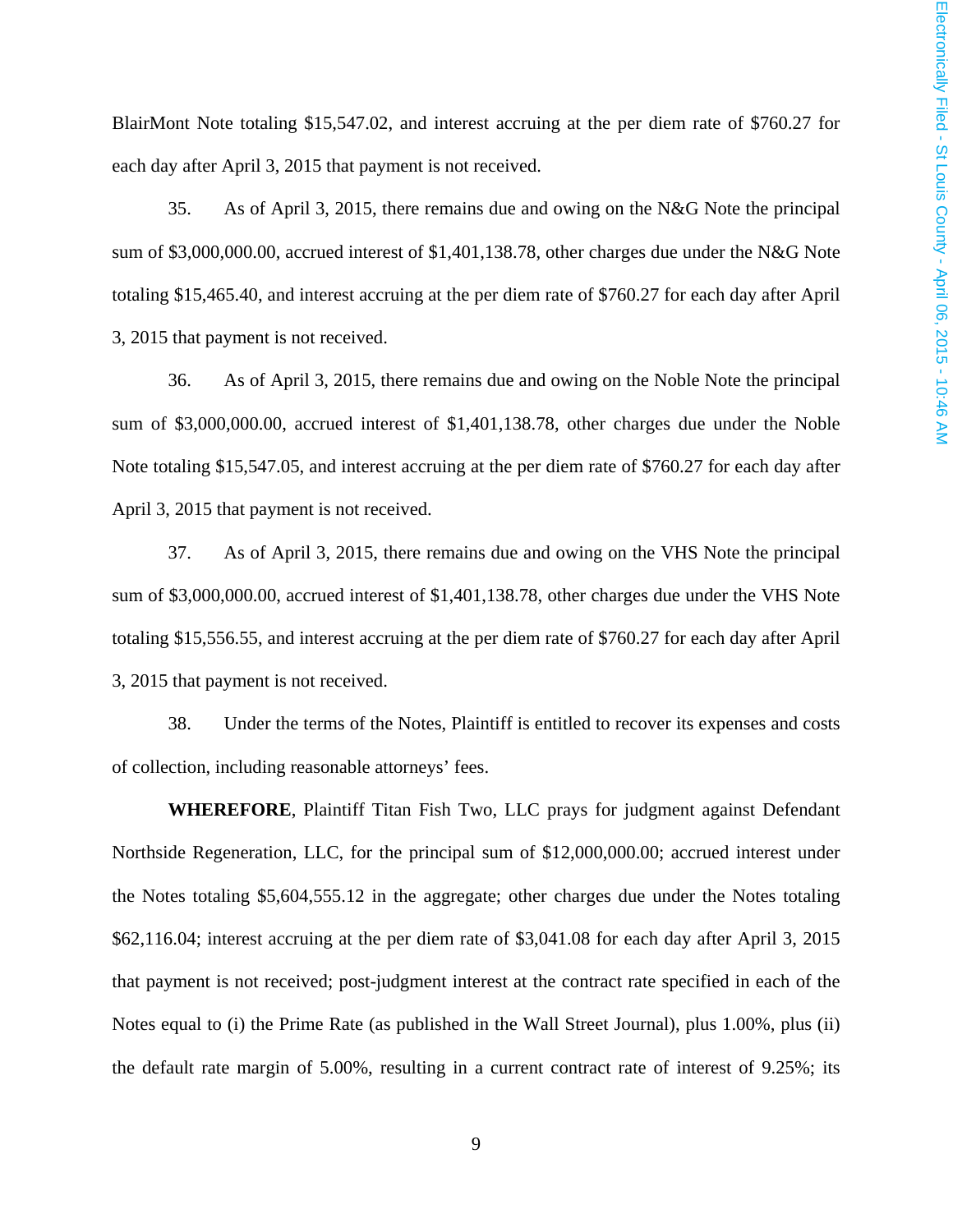expenses, court costs and attorneys' fees incurred herein, and for such further relief as the Court deems just and proper.

#### **Count II – Breach of the Guaranties**

39. Plaintiff incorporates and realleges the foregoing paragraphs as if fully set forth herein.

40. By virtue of Northside's default under and breach of the Notes, Defendants McKee and McKee Trust are obligated, jointly and severally, to pay Plaintiff an amount equal to 35% of the outstanding indebtedness of Northside under the Guaranties.

41. As of April 3, 2015, there remains due and owing on the BlairMont Note the principal sum of \$3,000,000.00, accrued interest of \$1,401,138.78, and interest accruing at the per diem rate of \$760.27 for each day after April 3, 2015 that payment is not received.

42. As of April 3, 2015, there remains due and owing on the N&G Note the principal sum of \$3,000,000.00, accrued interest of \$1,401,138.78, and interest accruing at the per diem rate of \$760.27 for each day after April 3, 2015 that payment is not received.

43. As of April 3, 2015, there remains due and owing on the Noble Note the principal sum of \$3,000,000.00, accrued interest of \$1,401,138.78, and interest accruing at the per diem rate of \$760.27 for each day after April 3, 2015 that payment is not received.

44. As of April 3, 2015, there remains due and owing on the VHS Note the principal sum of \$3,000,000.00, accrued interest of \$1,401,138.78, and interest accruing at the per diem rate of \$760.27 for each day after April 3, 2015 that payment is not received.

45. Demand has been made upon the Defendants McKee and McKee Trust for all amounts due and owing under the Guaranties as of the date of such demand, but Defendants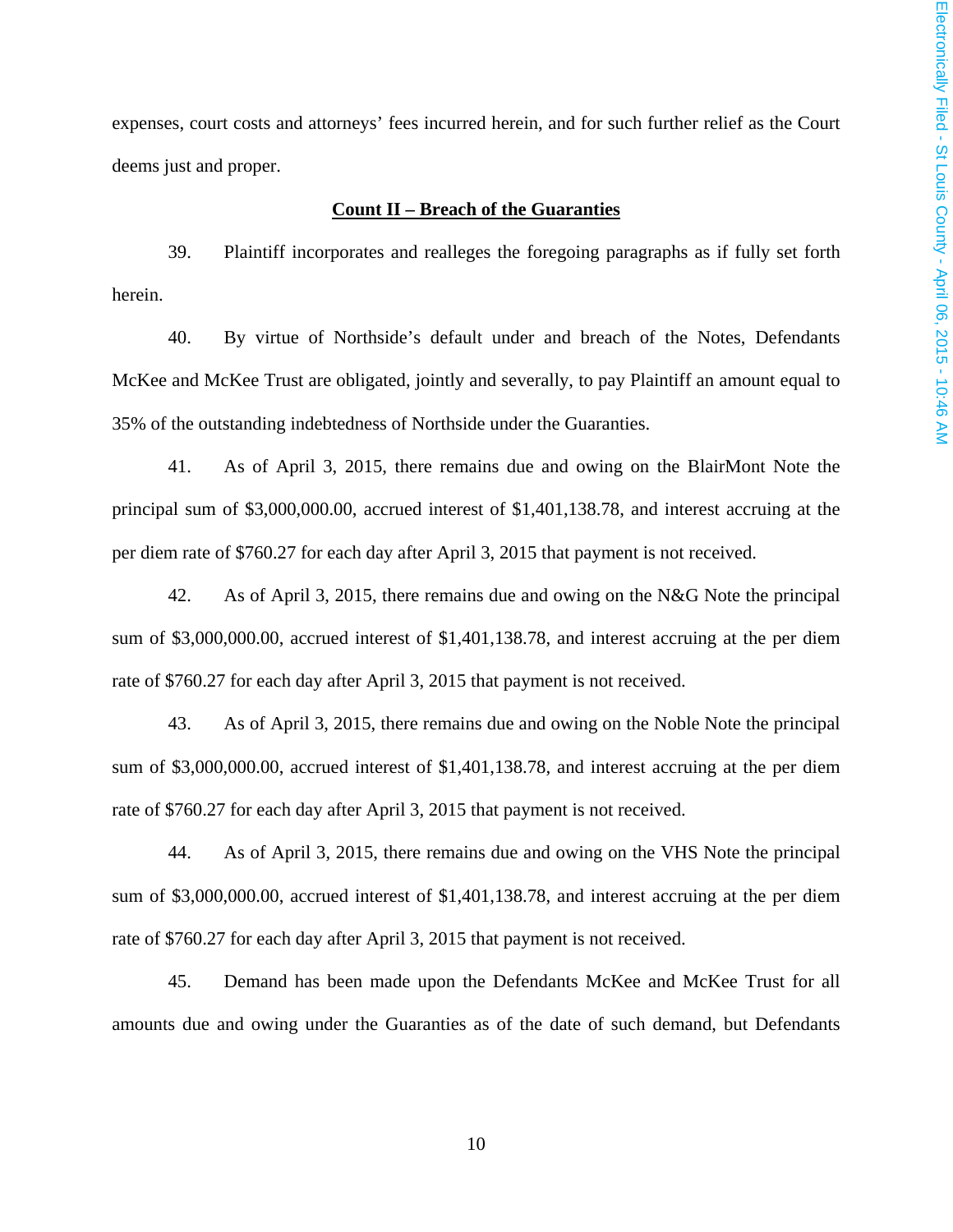McKee and McKee Trust have refused to honor their obligations under the Guaranties or pay the amounts due thereunder.

46. The Guaranties provide that Plaintiff is entitled to recover up to 35% of its costs of collection, including attorneys' fees, from Defendants McKee and McKee Trust.

WHEREFORE, Plaintiff Titan Fish Two, LLC prays for judgment against Defendants Paul J. McKee, Jr. and the Paul J. McKee, Jr. Revocable Trust dated September 19, 1990, for the sum of \$4,200,000.00, representing 35% of the outstanding principal balance of the Notes; \$1,961,594.29, representing 35% of the accrued interest under the Notes; interest accruing at the per diem rate of \$1,064.68 for each day after April 3, 2015 that payment is not received, representing 35% of the per diem interest under the Notes; post-judgment interest at 35% of the contract rate specified in each of the Notes equal to (i) the Prime Rate (as published in the Wall Street Journal), plus 1.00%, plus (ii) the default rate margin of 5.00%, resulting in a current contract rate of interest of 9.25%; an amount equal to 35% of its expenses, court costs and attorneys' fees incurred herein; and for such further relief as the Court deems just and proper.

#### **Count III – Replevin**

47. Plaintiff incorporates and realleges the foregoing paragraphs as if fully set forth herein.

48. The Deeds of Trust each provide Plaintiff with a security interest for the payment of the indebtedness represented by the Notes in the Collateral, which includes certain personal property, "including without limitation, fixtures, machinery, appliances, equipment, furniture, claims, demands and causes of actions, licenses, permits, contracts and agreements and other general intangibles . . ." (collectively, the "Personal Property").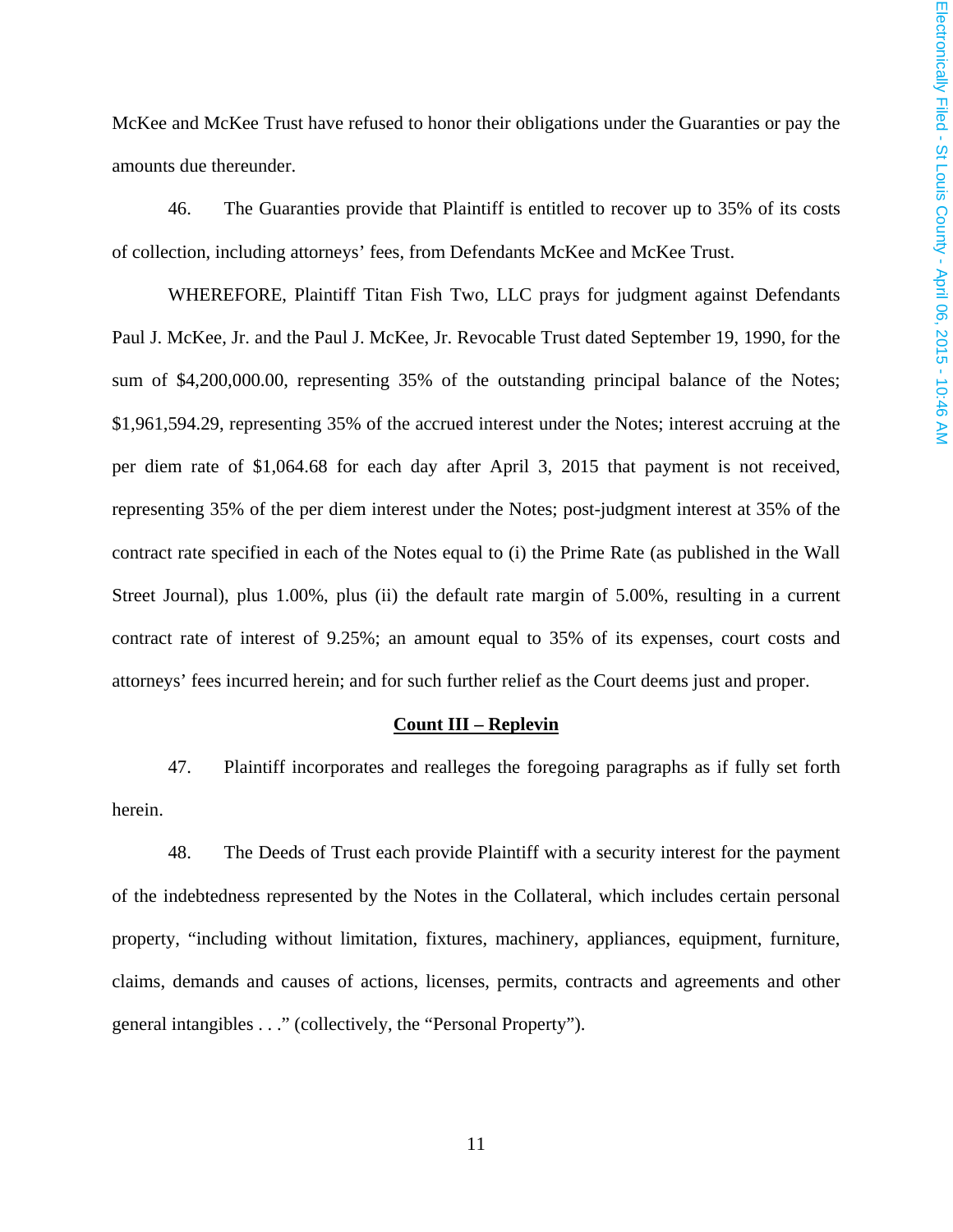49. Pursuant to the Deeds of Trust and Mo. Rev. Stat. § 400.9-609, Plaintiff is entitled to repossess the Personal Property and sell it in partial satisfaction of the indebtedness owed by Northside under the Notes.

50. By reason of Northside's defaults under the Notes and Deeds of Trust, Plaintiff has superior rights to immediate possession of the Personal Property than does Northside.

51. Northside is exercising unauthorized control over the Personal Property, and has deprived Plaintiff of its right to possess the Personal Property.

52. Because Northside has failed to provide information to Plaintiff concerning the identity and location of the Personal Property, Plaintiff is currently unaware of the specific items constituting the Personal Property and the total value of the Personal Property.

53. The Personal Property has not yet been seized under any legal process.

54. Plaintiff is in danger of losing the Personal Property, or having the value of the Personal Property significantly impaired, unless it is permitted to immediately obtain possession of the assets or such assets are otherwise secured.

WHEREFORE, Plaintiff Titan Fish Two, LLC prays that the Court order that (a) the Sheriff of the City of St. Louis, Missouri shall take possession of the Personal Property and deliver it to Personal Property for disposition, (b) Northside immediately surrender and deliver the Personal Property to Plaintiff, (c) the reasonable expenses of the taking of the Personal Property be taxed against Northside, and (d) Plaintiff be awarded all such other relief as the Court deems just and proper.

## **Count IV – Receivership**

55. Plaintiff incorporates and realleges the foregoing paragraphs as if fully set forth herein.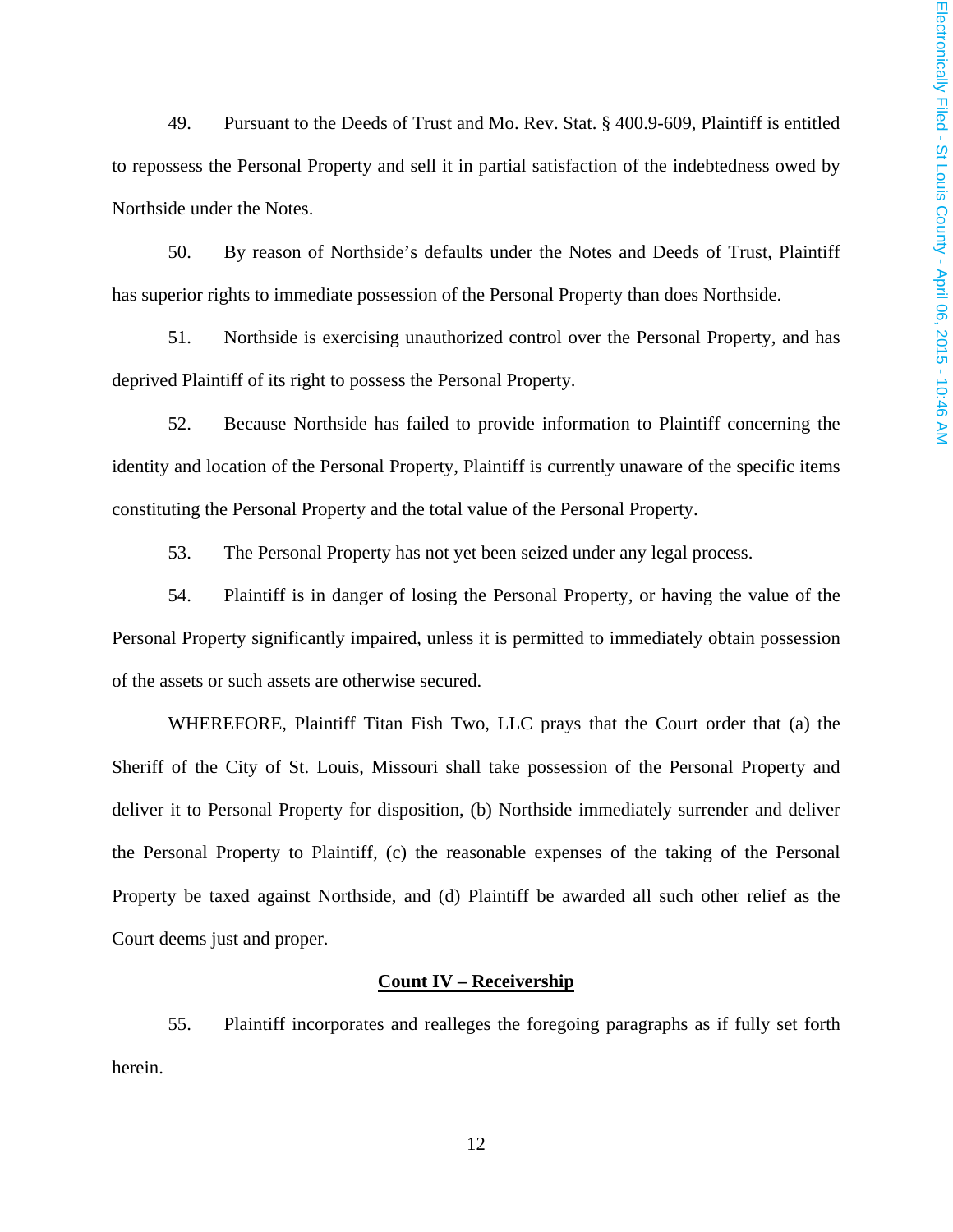56. The Deeds of Trust give Plaintiff, in effect, a security interest in all of the Collateral described therein, including certain real estate and all Personal Property (both tangible and intangible) owned by Northside.

57. The Deeds of Trust also entitle Plaintiff to the appointment of a receiver over all or any part of the Collateral secured thereby, with the power to, *inter alia*, protect and preserve such Collateral.

58. In addition, because Northside has failed to provide a detailed scheduled of the identity and existence of all of the Collateral, and has thus far failed to deliver such Collateral to Plaintiff, Plaintiff is unable to take actions on its own behalf to protect and preserve such Collateral.

59. Accordingly, a receiver is necessary to keep, preserve and protect the Collateral pending resolution of this matter.

**WHEREFORE**, Plaintiff Titan Fish Two, LLC prays that the Court appoint a receiver to be designated by Plaintiff to operate and manage the Collateral with the usual powers and duties of a receiver, award the reasonable attorneys' fees and expenses that Plaintiff has incurred and will incur to protect its rights under the Notes and Deeds of Trust, and award all such other relief as the Court deems just and proper.